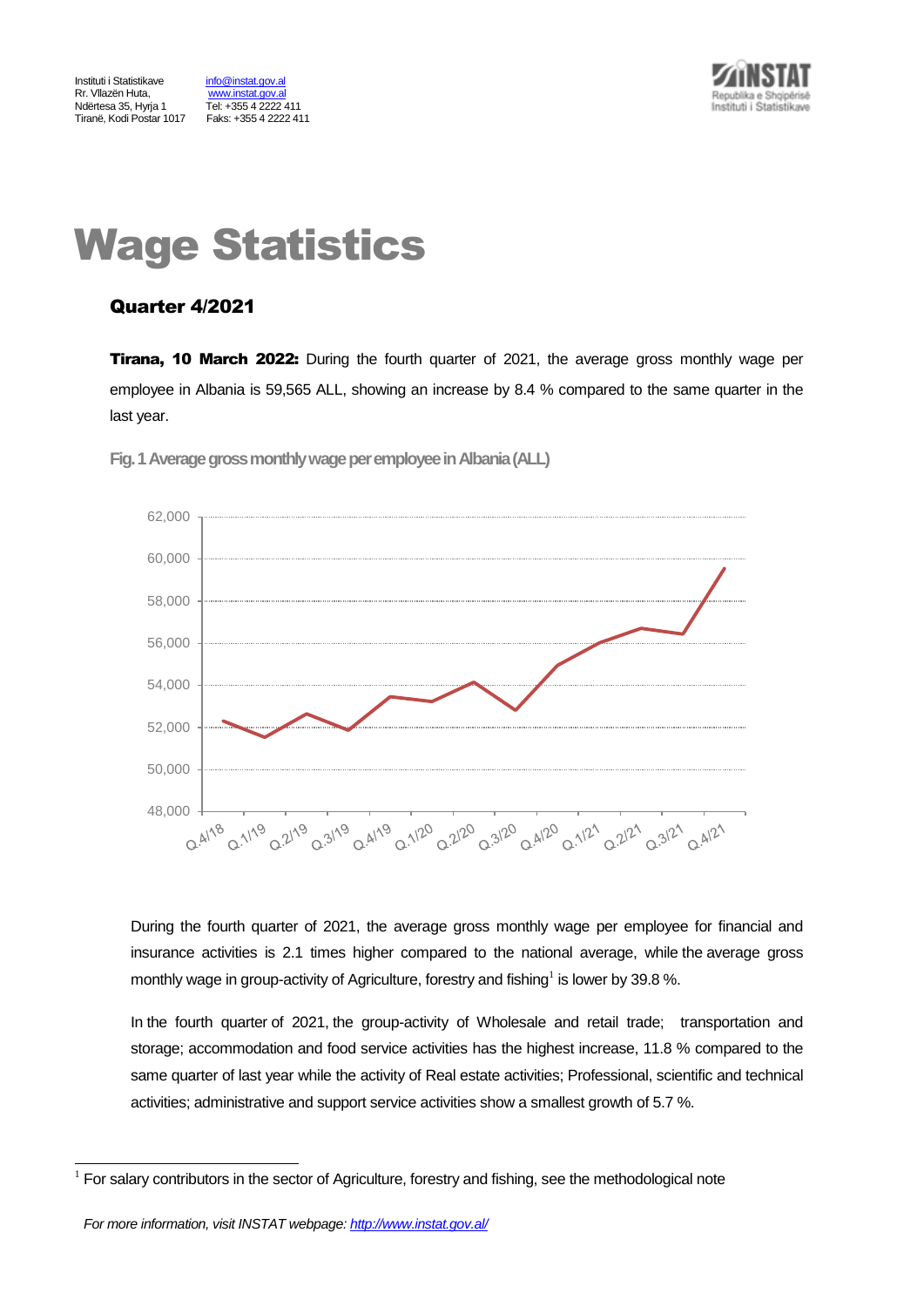

 **Fig. 2 Average gross monthly wage by economic activities(ALL)**



During the fourth quarter of 2021, the average gross monthly wage for an employee in a group of Managers is higher by 71.8 % compared to the national average, while for Elementary Occupations is lower by 39.1 %.

In the fourth quarter 2021, the group-occupation of Skilled Agricultural, Forestry and Fishery Workers has the highest increase, 12.1 % compared to the same quarter of 2020, while the group-occupation of Clerical Support Workers has the smallest increased, with 2.9 %.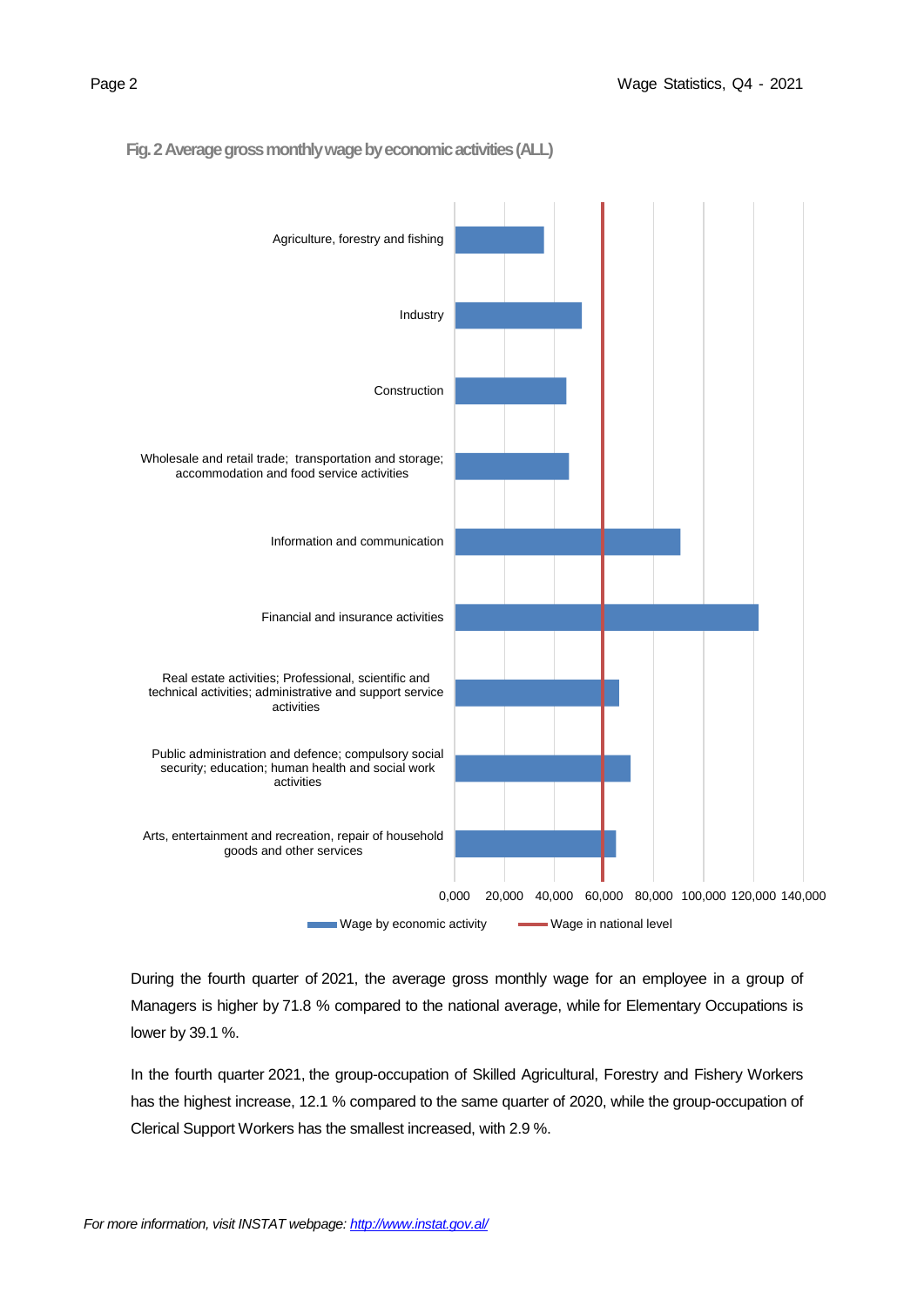## **Fig. 3Average gross monthly wage by group-occupations(ALL)**



# **Tab. 1 Average gross monthly wage per employee and approved minimum wage**

| <b>Description</b>                                     | Q.4/18 | Q.1/19 | Q.2/19 | Q.3/19 | Q.4/19 | Q.1/20 | Q.2/20 | Q.3/20 | Q.4/20 | Q.1/21 | Q.2/21 | Q.3/21 | Q.4/21 |
|--------------------------------------------------------|--------|--------|--------|--------|--------|--------|--------|--------|--------|--------|--------|--------|--------|
| Average monthly wage per<br>employee                   | 52,312 | 51.531 | 52.645 | 51.870 | 53.458 | 53.232 | 54.149 | 52.815 | 54.951 | 56.019 | 56.710 | 56.435 | 59.565 |
| Average monthly wage per<br>employee in public sector  | 63.276 | 61.384 | 63.207 | 63.911 | 63.826 | 63.116 | 63.389 | 64.334 | 66.479 | 67.769 | 68.196 | 67.538 | 70.531 |
| Average monthly wage per<br>employee in private sector | 47,299 | 46.982 | 47.894 | 46.473 | 48.767 | 48.272 | 49.280 | 47.486 | 49,440 | 50.330 | 51.247 | 51.305 | 54.482 |
| Approved minimum wage                                  | 24.000 | 26.000 | 26.000 | 26.000 | 26.000 | 26,000 | 26.000 | 26.000 | 26,000 | 30.000 | 30.000 | 30.000 | 30.000 |

 *Source of information: General Directorate of Taxation, social insurance contributors; INSTAT's calculation*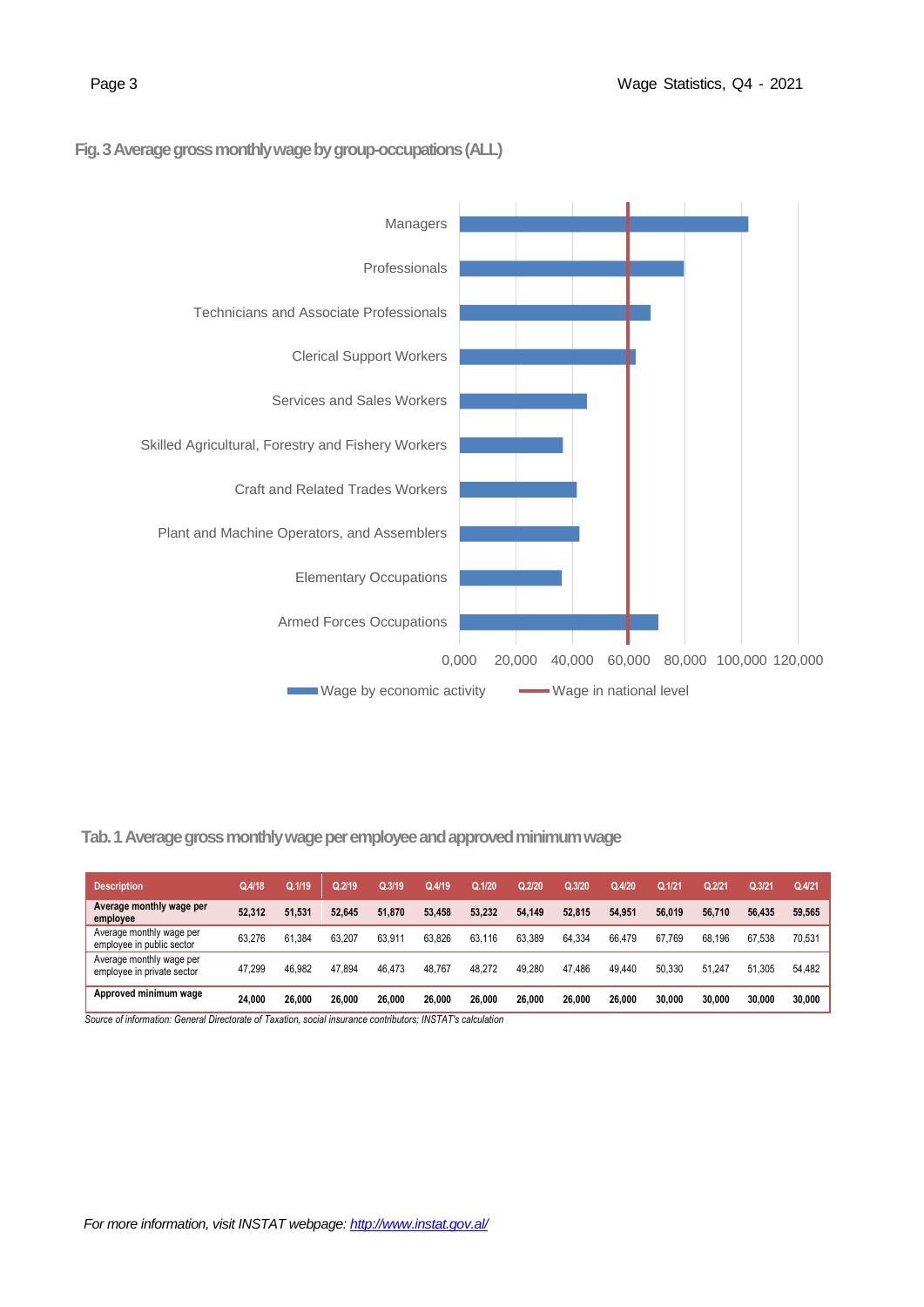# **Tab.2 Average gross monthly wage per employee by economic activity**

| <b>NACE Rev2</b><br>(sections) | Economic<br>activity by NACE<br>Rev <sub>2</sub>                                                                                              | Q.4/18  | Q.1/19  | Q.2/19  | Q.3/19  | Q.4/19  | Q.1/20  | Q.2/20  | Q.3/20  | Q.4/20  | Q.1/21  | Q.2/21  | Q.3/21  | Q.4/21  |
|--------------------------------|-----------------------------------------------------------------------------------------------------------------------------------------------|---------|---------|---------|---------|---------|---------|---------|---------|---------|---------|---------|---------|---------|
|                                | <b>Total</b>                                                                                                                                  | 52,312  | 51,532  | 52,645  | 51,870  | 53,458  | 53,232  | 54,149  | 52,815  | 54,951  | 56,019  | 56,710  | 56,435  | 59,565  |
| la                             | Agriculture, forestry<br>and fishing                                                                                                          | 37,343  | 37,956  | 39,313  | 36,397  | 35,105  | 33,850  | 33,856  | 33,500  | 32,474  | 35,256  | 35,887  | 35,627  | 35,881  |
| B.C.D.E                        | Industry                                                                                                                                      | 44,672  | 43,463  | 43,607  | 44,134  | 45,418  | 45,088  | 45,536  | 45,264  | 45,954  | 48,06   | 48,093  | 48,228  | 51,104  |
| F                              | Construction                                                                                                                                  | 43.475  | 42.428  | 42,521  | 41,715  | 42,292  | 41.560  | 41,531  | 41,845  | 41,532  | 42,519  | 42,505  | 43,433  | 44,949  |
| G.H.I                          | Wholesale and retail<br>trade; transportation<br>and storage;<br>accommodation and<br>food service<br>activities                              | 38,292  | 38,558  | 38,892  | 38,577  | 40,147  | 39,964  | 39,415  | 39,051  | 41.148  | 42,516  | 43,034  | 43,491  | 45,988  |
| IJ                             | Information and<br>communication                                                                                                              | 77,719  | 76,037  | 87,605  | 76,500  | 80,003  | 78,460  | 84,589  | 76,763  | 82,851  | 80,707  | 88,345  | 85,232  | 90,707  |
| Ιĸ                             | Financial and<br>insurance activities                                                                                                         | 111.626 | 101,734 | 113,339 | 100.547 | 115,094 | 104,985 | 117,941 | 102,262 | 115,189 | 101,521 | 120,571 | 108,646 | 122,106 |
| L,M,N                          | Real estate<br>activities:<br>Professional.<br>scientific and<br>technical activities:<br>administrative and<br>support service<br>activities | 60.807  | 59,726  | 60,102  | 57,871  | 60,214  | 60,355  | 60,963  | 60,333  | 62,505  | 61,745  | 61,392  | 62,707  | 66,055  |
| O.P. Q                         | Public<br>administration and<br>defense:<br>compulsory social<br>security; education;<br>human health and<br>social work activities           | 62,070  | 61,554  | 63,276  | 64,065  | 63,577  | 63,134  | 63,860  | 64,591  | 66,435  | 68,385  | 68,341  | 68,264  | 70,694  |
| R.S.T.U                        | Arts, entertainment<br>and recreation,<br>repair of household<br>goods and other<br>services                                                  | 56.560  | 57.402  | 56,295  | 56.012  | 60.431  | 57.814  | 57.140  | 56.921  | 60.736  | 60,532  | 61.172  | 60.088  | 64,854  |

*Source of information: General Directorate of Taxation, social insurance contributors; INSTAT's calculation*

# **Tab.3Average gross monthly wage per employee by group-occupations**

| <b>Group-occupations ISCO-</b><br>08                         | Q.4/18  | Q.1/19 | Q.2/19  | Q.3/19 | Q.4/19 | Q.1/20 | Q.2/20 | Q.3/20 | Q4/20  | Q.1/21 | Q.2/21 | Q.3/21 | Q.4/21  |
|--------------------------------------------------------------|---------|--------|---------|--------|--------|--------|--------|--------|--------|--------|--------|--------|---------|
| Total                                                        | 52,312  | 51,532 | 52.645  | 51.870 | 53,458 | 53,232 | 54.149 | 52,815 | 54,951 | 56,019 | 56,710 | 56,435 | 59.565  |
| Managers                                                     | 101,886 | 96,656 | 100.049 | 97,951 | 99,166 | 94,709 | 95,987 | 93,738 | 99,259 | 96,836 | 98,823 | 95,959 | 102.304 |
| Professionals                                                | 70,032  | 68.667 | 70.706  | 71,158 | 72,350 | 70,540 | 71.024 | 71,325 | 74,172 | 75,158 | 76,375 | 76,460 | 79.476  |
| <b>Technicians and Associate</b><br>Professionals            | 59,932  | 58,923 | 59,773  | 59,236 | 60,151 | 59,175 | 59,508 | 59,830 | 61,573 | 63,031 | 63,619 | 64,007 | 67.711  |
| <b>Clerical Support Workers</b>                              | 56,312  | 55,213 | 55.756  | 55,624 | 57,668 | 56,550 | 58,501 | 56,929 | 60,633 | 58,762 | 58,871 | 58,539 | 62.410  |
| Services and Sales Workers                                   | 38,235  | 39,081 | 39.736  | 38,797 | 39,733 | 40,259 | 40,951 | 39,823 | 41,186 | 42,584 | 43,108 | 43,032 | 45.157  |
| Skilled Agricultural, Forestry and<br><b>Fishery Workers</b> | 31,164  | 32,370 | 32,462  | 32,777 | 33,040 | 33,426 | 32,934 | 32,882 | 32,753 | 35,073 | 35,580 | 36,021 | 36.691  |
| <b>Craft and Related Trades</b><br><b>Workers</b>            | 36,438  | 35,578 | 35,958  | 36,091 | 36,831 | 36,517 | 36,733 | 36,759 | 37,346 | 38,785 | 39,522 | 39,728 | 41.602  |
| Plant and Machine Operators,<br>and Assemblers               | 36,637  | 35,781 | 36,232  | 36,381 | 37,253 | 36,315 | 36,719 | 36,622 | 37,999 | 38,995 | 39,632 | 40,241 | 42.514  |
| <b>Workers (Elementary</b><br>Occupations)                   | 31,334  | 31,409 | 31,941  | 31,757 | 32,247 | 31,814 | 31,898 | 31,874 | 32,454 | 34,295 | 34,747 | 35,097 | 36.281  |
| Armed Forces Occupations                                     | 59,087  | 59,150 | 59,379  | 63,522 | 63,802 | 64,274 | 63.448 | 63,662 | 64,041 | 64,495 | 65,232 | 65,287 | 70.493  |

*Source of information: General Directorate of Taxation, social insurance contributors; INSTAT's calculation*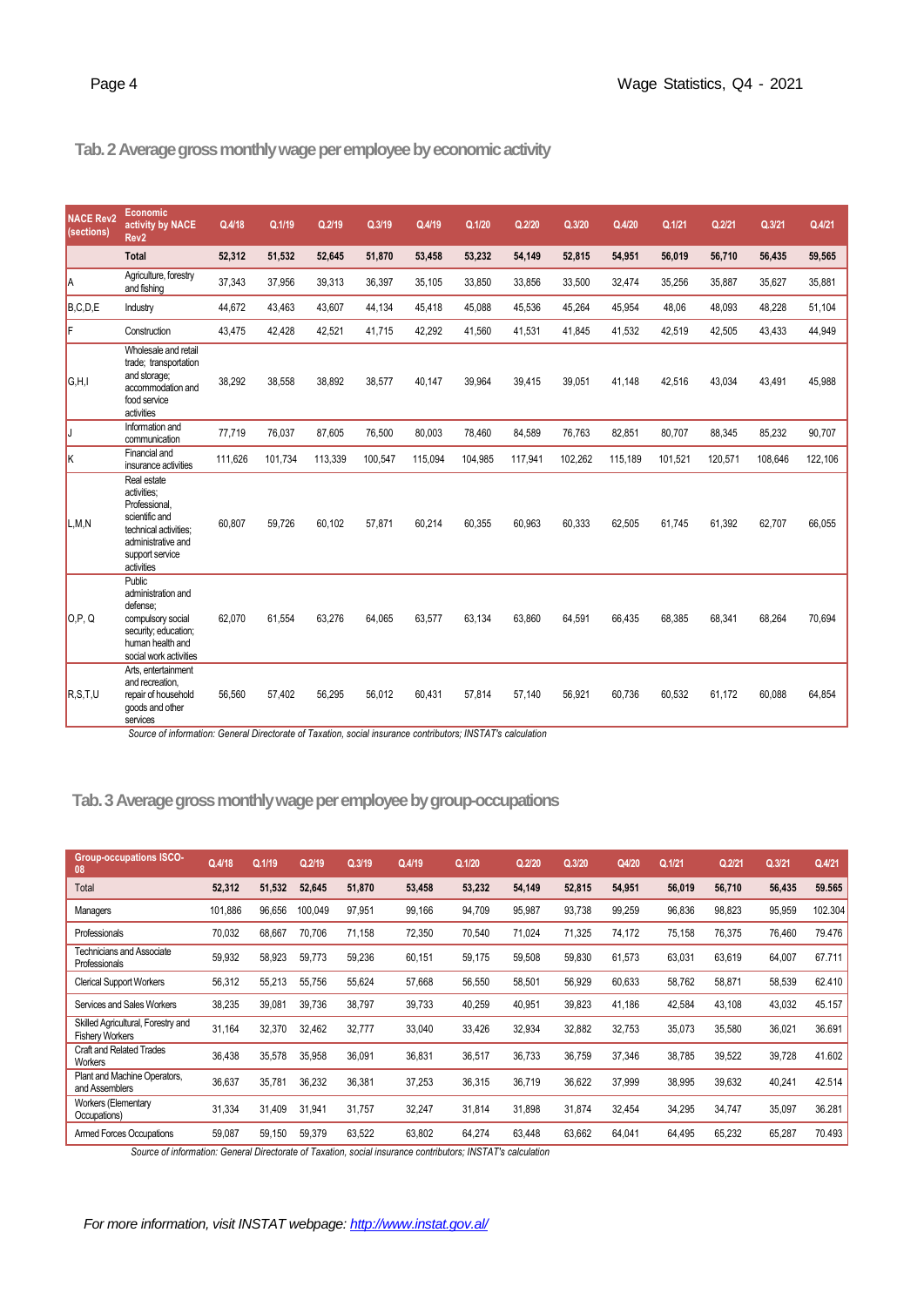# Methodology

This publication contains detailed data on the level of wages, their distribution and the change over the quarters, These statistics offer an opportunity to compare salaries in different industries and for different occupational groups, Wage statistics are also of particular importance to the monitoring of economic indicators that are used by policy-makers, employers and trade unions to assess job supply and job requirements,

### **Legal Base**

- [Law No,17/2018 on Official Statistics](http://instat.gov.al/media/3972/law-no17-2018-on-official-statistics.pdf)
- Official Statistics National Programme 2017-2021
- Memorandum of Cooperation with the General Directorate of Taxation

## **Source of Information**

The source of Information on wages is the General Directorate of Taxation, based to the memorandum of cooperation. The data are from the enterprises payroll (E- SIG 025 form),

This form serves to declare three types of tax liabilities:

- Social Security Contributions,
- Health Insurance Contributions
- Income from Employment of Employees,

Variables are three types: original variables from DPT, additional variables from INSTAT and derived variables. The two main variables of interest are the number of employees and the gross wage paid to the employee.

## **Definitions**

*Average monthly wage* - is the gross wage of an employee for the work performed per month,

This is constituted by the following elements:

- Basic wage for job performed
- Additional payment for managerial duties
- Additional payment for years at work
- Additional payment for difficult working conditions
- Other regular additional payments

Social security contributions and taxation on income are not deducted from the average monthly wage,

*Monthly minimum wage* - is the official minimum wage approved by a Decision of the Council of Ministers,

 *Salary contributors in the sector of Agriculture, Forestry and fishing* - are considered all employees declared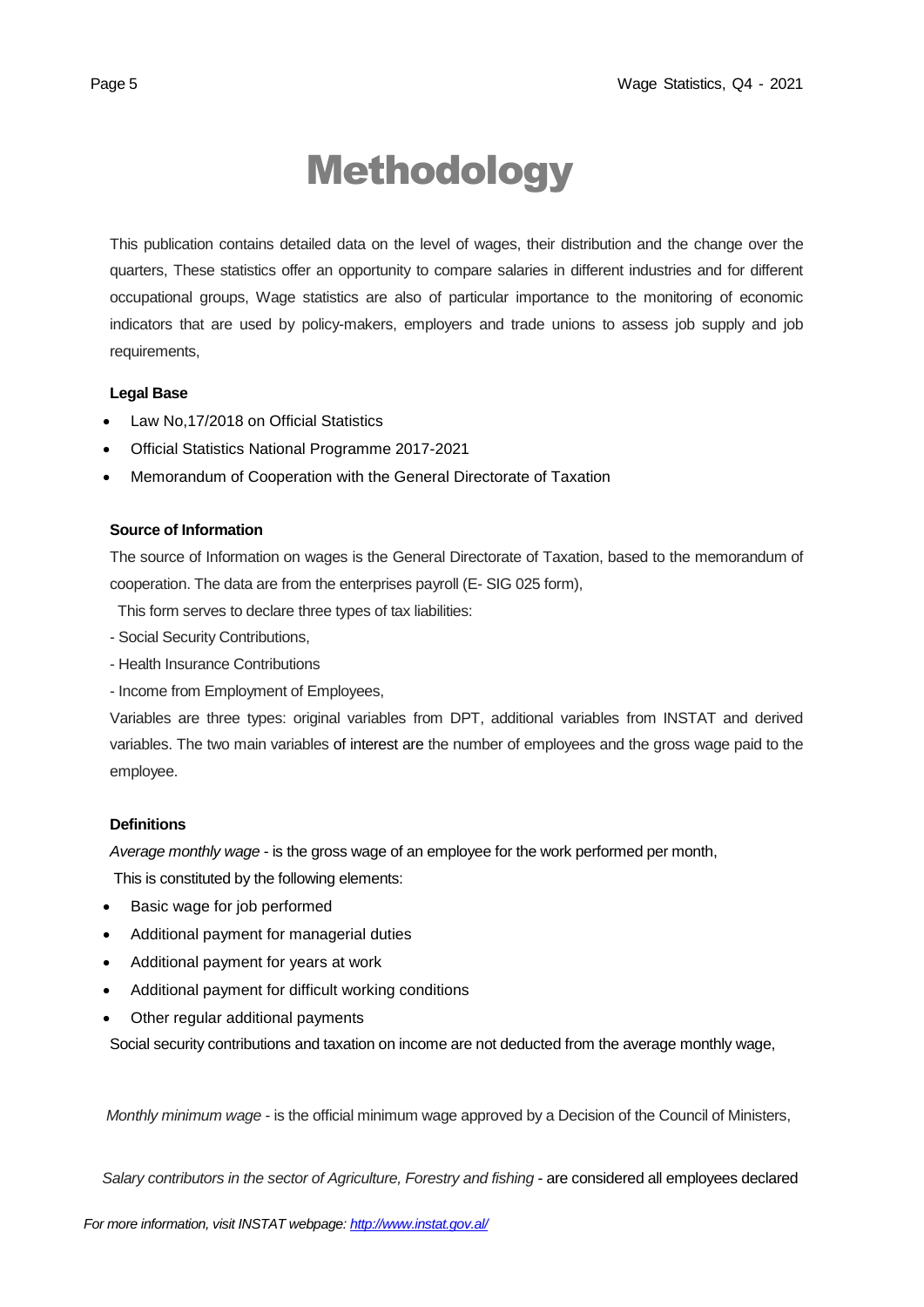in the General Directorate of Taxation, by farms / agricultural enterprises.

### **Classifications**

• The classification of enterprises is done according to the Nomenclature of Economic Activities, NACE Rev, 2 as follows:

| Nace Rev2,<br>(Sections) | <b>Description</b>                                                                                                         |
|--------------------------|----------------------------------------------------------------------------------------------------------------------------|
| $\mathbf{A}$             | Agriculture, forestry and fishing                                                                                          |
| B                        | Mining and quarrying                                                                                                       |
| C                        | Manufacturing                                                                                                              |
| D                        | Electricity, gas, steam and air conditioning supply                                                                        |
| Е                        | Water supply; sewerage, waste management and remediation activities                                                        |
| F                        | Construction                                                                                                               |
| G                        | Wholesale and retail trade; repair of motor vehicles and motorcycles                                                       |
| H                        | Transportation and storage                                                                                                 |
|                          | Accommodation and food service activities                                                                                  |
| J                        | Information and communication                                                                                              |
| K                        | Financial and insurance activities                                                                                         |
|                          | Real estate activities                                                                                                     |
| M                        | Professional, scientific and technical activities                                                                          |
| N                        | Administrative and support service activities                                                                              |
| $\Omega$                 | Public administration and defense; compulsory social security                                                              |
| P                        | Education                                                                                                                  |
| Q                        | Human health and social work activities                                                                                    |
| $\mathsf{R}$             | Arts, entertainment and recreation                                                                                         |
| s                        | Other service activities                                                                                                   |
| т                        | Activities of households as employers; undifferentiated goods- and services-producing activities of households for own use |
| U                        | Activities of extraterritorial organizations and bodies                                                                    |

*•* Classification of occupations is done according to International Classification of Occupations, ISCO-08 as follows:

| ISCO 08               | <b>Description</b>                                         |
|-----------------------|------------------------------------------------------------|
| 1.<br><b>Managers</b> |                                                            |
| 11                    | Chief executives, senior officials and legislators         |
| 12                    | Administrative and commercial managers                     |
| 13                    | Production and specialized services managers               |
| 14                    | Hospitality, retail and other services managers            |
| 2.                    | <b>Professionals</b>                                       |
| 21                    | Science and engineering professionals                      |
| 22                    | Health professionals                                       |
| 23                    | Teaching professionals                                     |
| 24                    | Business and administration professionals                  |
| 25                    | Information and communications technology professionals    |
| 26                    | Legal, social and cultural professionals                   |
| 3.                    | Technicians and associate professionals                    |
| 31                    | Science and engineering associate professionals            |
| 32                    | Health associate professionals                             |
| 33                    | Business and administration associate professionals        |
| 34                    | Legal social, cultural and related associate professionals |
| 35                    | Information and communications technicians                 |